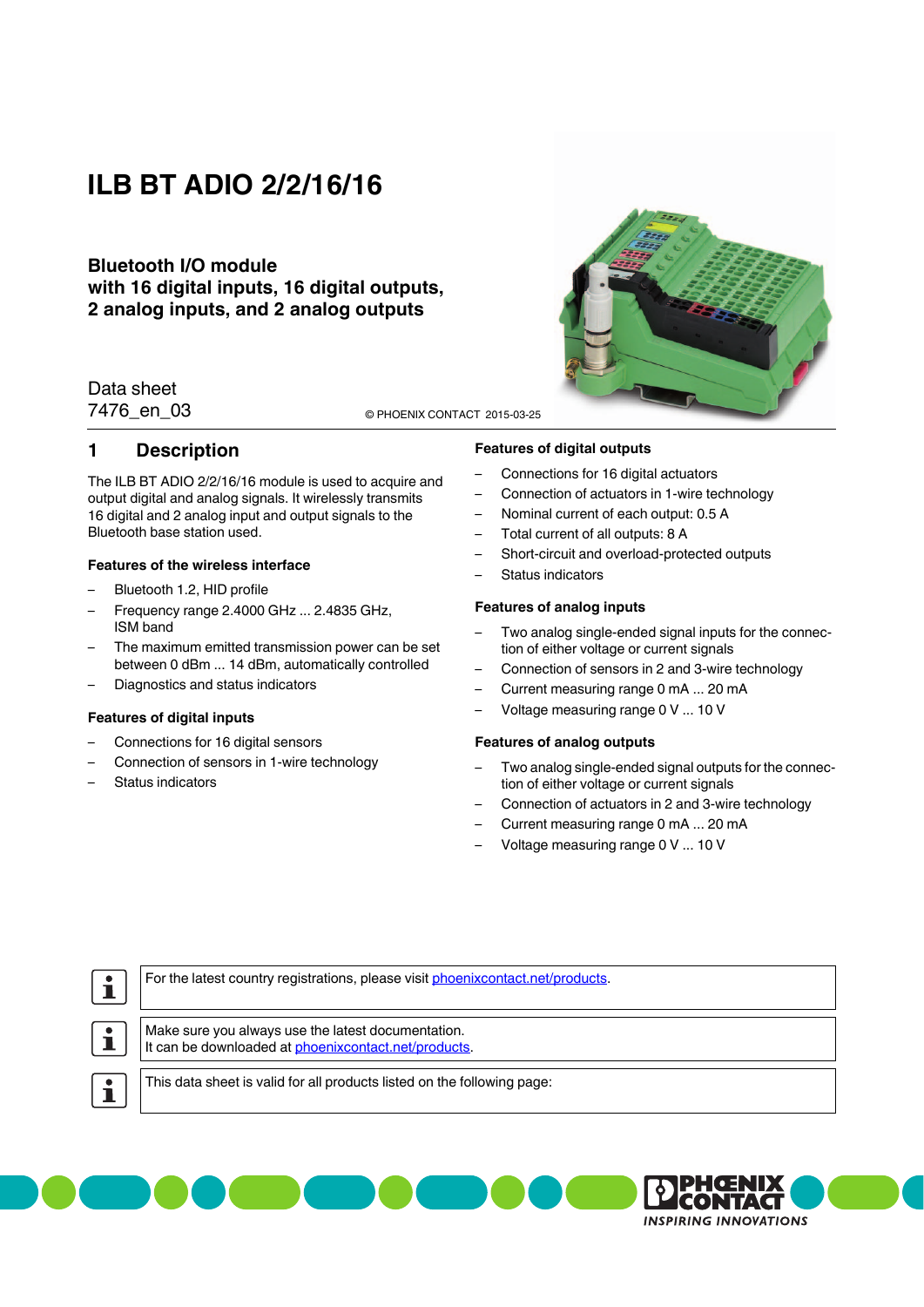## **Table of contents**

| 1              |      |
|----------------|------|
| $\overline{2}$ |      |
| 3              |      |
| 4              | 4.1  |
| 5              |      |
| 6              |      |
| $\overline{7}$ |      |
| 8              |      |
| 9              |      |
| 10             |      |
| 11             |      |
| 12             | 12.1 |
| 13             |      |
| 14             |      |
| 15             |      |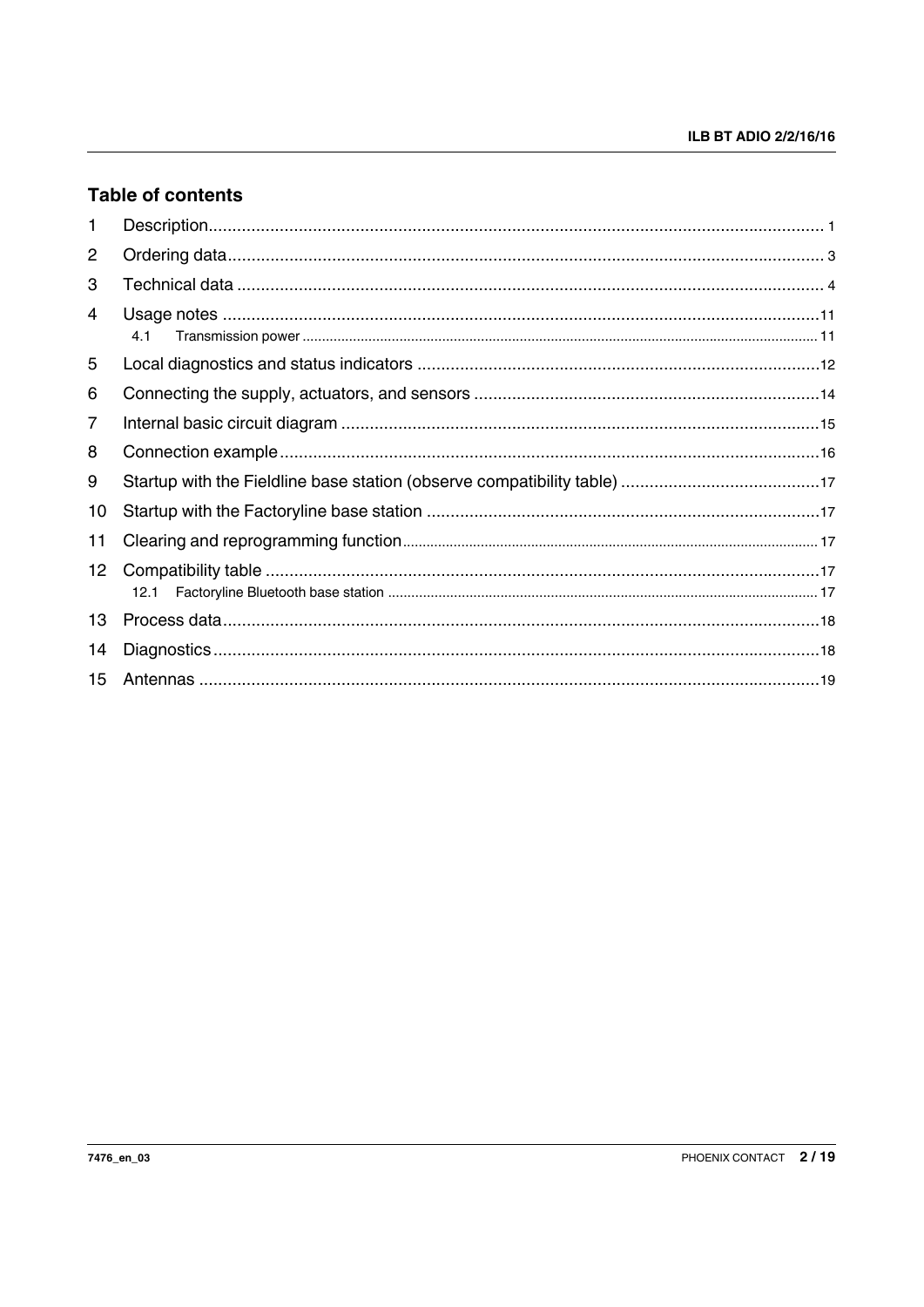## <span id="page-2-0"></span>**2 Ordering data**

| <b>Description</b>                                                                                                                                                                                                                                                                                                       | Type                           | Order No. | Pcs. / Pkt.  |
|--------------------------------------------------------------------------------------------------------------------------------------------------------------------------------------------------------------------------------------------------------------------------------------------------------------------------|--------------------------------|-----------|--------------|
| Bluetooth I/O module with 16 digital inputs, 16 digital outputs,<br>2 analog inputs, and 2 analog outputs                                                                                                                                                                                                                | ILB BT ADIO 2/2/16/16          | 2884282   | 1 set        |
| Fieldline Modular Bluetooth base station                                                                                                                                                                                                                                                                                 | FLM BT BS3 M12                 | 2736770   | 1            |
| Factoryline Bluetooth base station                                                                                                                                                                                                                                                                                       | FL BT MOD IO AP                | 2884758   |              |
| <b>Accessories</b>                                                                                                                                                                                                                                                                                                       |                                |           |              |
| <b>Connectors as replacement items</b>                                                                                                                                                                                                                                                                                   | Type                           | Order No. | Pcs. / Pkt.  |
| Shield connector                                                                                                                                                                                                                                                                                                         | <b>IB IL SCN-6 SHIELD-TWIN</b> | 2740245   | 5            |
| Connector for the supply (with color print)                                                                                                                                                                                                                                                                              | <b>IB IL SCN-PWR IN-CP</b>     | 2727637   | 10           |
| Connector for input and output terminals                                                                                                                                                                                                                                                                                 | IB IL SCN-8                    | 2726337   | 10           |
| <b>Antennas</b>                                                                                                                                                                                                                                                                                                          |                                |           |              |
| Panel antenna                                                                                                                                                                                                                                                                                                            | RAD-ISM-2400-ANT-PAN-8-0       | 2867610   | 1            |
| Pigtail antenna cable for panel antenna                                                                                                                                                                                                                                                                                  | RAD-PIG-EF-316-SMA-SMA         | 2885618   | $\mathbf{1}$ |
| Omnidirectional antenna with protection against vandalism                                                                                                                                                                                                                                                                | RAD-ISM-2400-ANT-VAN-3-0-SMA   | 2885867   |              |
| Operation of the wireless system is only permitted if accessories available from Phoenix Contact are used. The use of any other components<br>can lead to withdrawal of the operating license.<br>You can find the approved accessories for this wireless system listed with the product at phoenixcontact.net/products. |                                |           |              |
| <b>Additional accessories</b>                                                                                                                                                                                                                                                                                            |                                |           |              |
| Recommended end bracket; placed to the right of the module to secure it<br>on the DIN rail                                                                                                                                                                                                                               | CLIPFIX 35-5                   | 3022276   | 50           |
| Accessories for extending the antenna cable are available on request.                                                                                                                                                                                                                                                    |                                |           |              |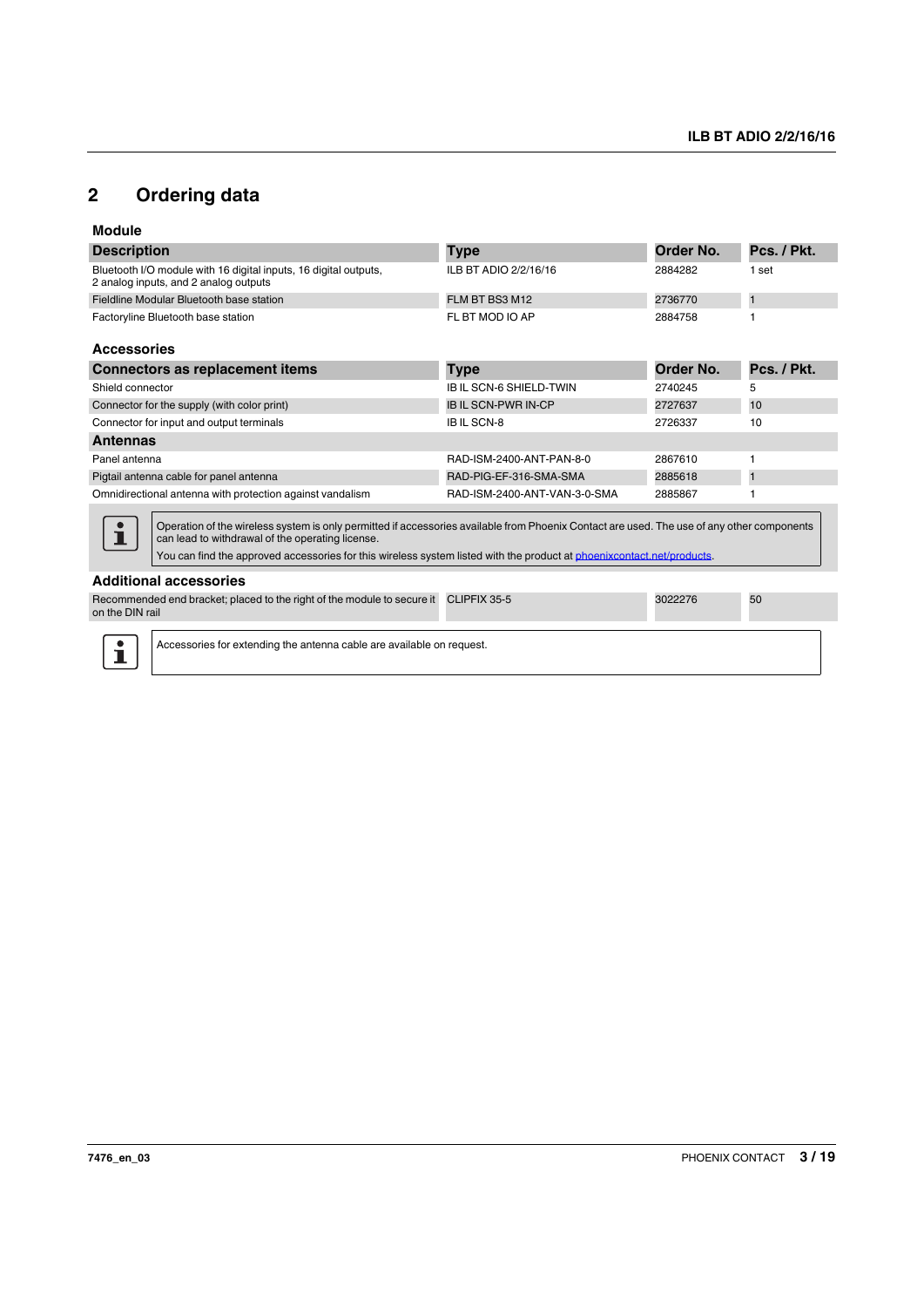## <span id="page-3-0"></span>**3 Technical data**

### **General data**

Housing dimensions with connectors (width x height x depth) 117 mm x 73 mm x 121 mm Weight (without antenna) 305 g (with connectors, ID plug, and antenna)

Connection method for sensors and actuators 1-wire technology

#### **Housing dimensions**





Figure 1 Housing dimensions of the module (mm)

### **Ambient conditions**

| Regulations                                                                                                                                                   | Developed according to VDE 0160, UL 508                                              |  |
|---------------------------------------------------------------------------------------------------------------------------------------------------------------|--------------------------------------------------------------------------------------|--|
| Ambient temperature (operation)                                                                                                                               | $-25^{\circ}$ C $+60^{\circ}$ C                                                      |  |
| Ambient temperature (storage/transport)                                                                                                                       | $-25^{\circ}$ C $+85^{\circ}$ C                                                      |  |
| Humidity (operation)                                                                                                                                          | 75% on average, 85% occasionally, non-condensing                                     |  |
|                                                                                                                                                               |                                                                                      |  |
| In the range between -25°C  +60°C, appropriate measures against increased humidity (>85%) must be taken.                                                      |                                                                                      |  |
| Humidity (storage/transport)<br>95%                                                                                                                           |                                                                                      |  |
| For a short period, slight condensation may appear on the outside of the housing if, for example, the module is brought into a closed room<br>from a vehicle. |                                                                                      |  |
| Air pressure (operation)                                                                                                                                      | 80 kPa  108 kPa (up to 2000 m above sea level)                                       |  |
| Air pressure (storage/transport)                                                                                                                              | 66 kPa  108 kPa (up to 3500 m above sea level)                                       |  |
| Degree of protection according to DIN 40050, IEC 60529                                                                                                        | <b>IP20</b>                                                                          |  |
| Protection class according to EN 61131-2, IEC 61131-2                                                                                                         | 3                                                                                    |  |
| Air clearances and creepage distances                                                                                                                         | According to IEC 60664/IEC 60664A DIN VDE 0110: 1989-01 and<br>DIN VDE 0160: 1988-05 |  |
| Housing material                                                                                                                                              | Plastic, PVC-free, PBT, self-extinguishing (V0)                                      |  |
| Pollution degree according to EN 60664, EN 61131-2                                                                                                            | 2; condensation not permitted during operation                                       |  |
| Surge voltage class                                                                                                                                           | Ш                                                                                    |  |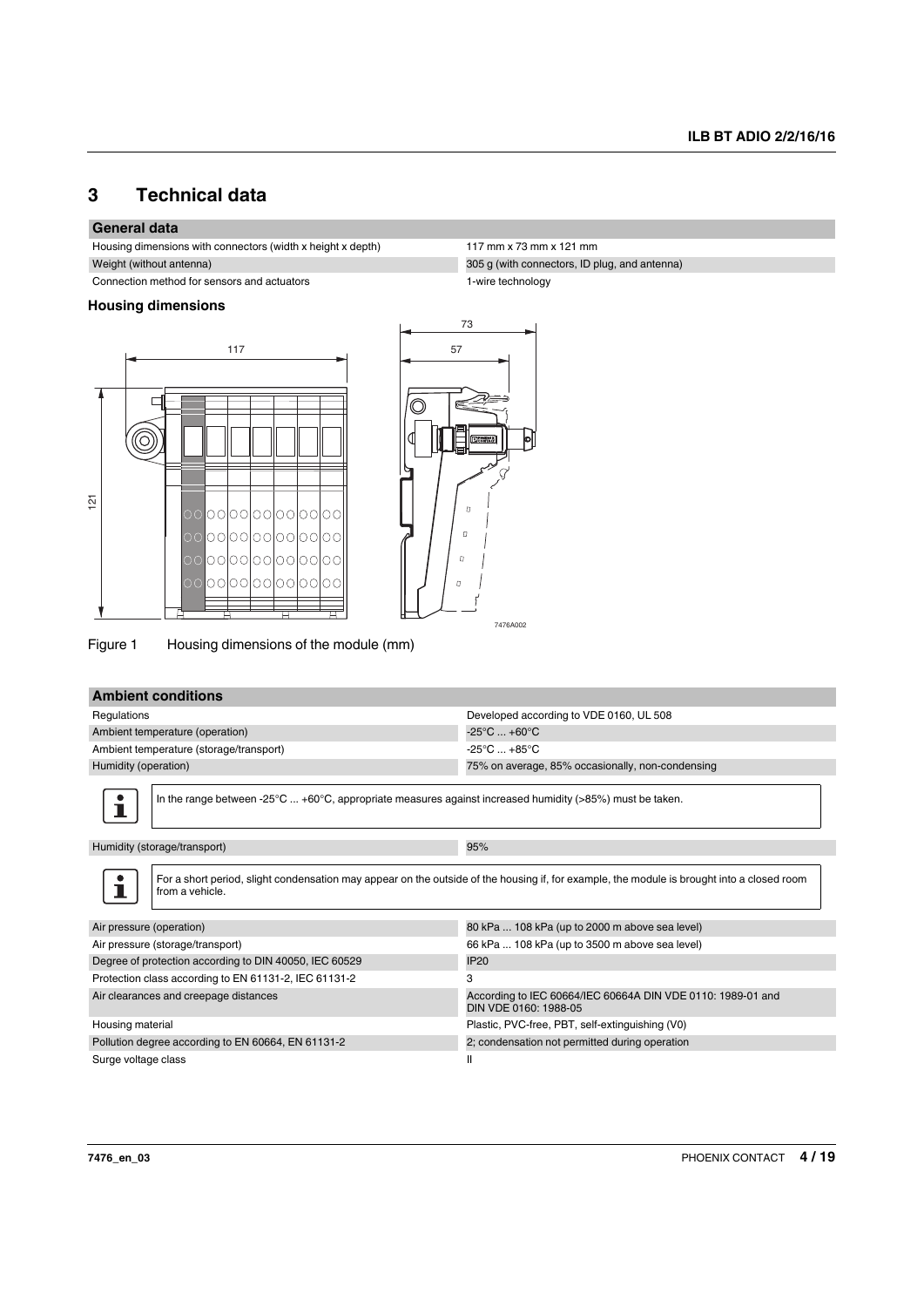| Electrical isolation/isolation of the voltage areas                                                                |               |                                                                                                   |  |
|--------------------------------------------------------------------------------------------------------------------|---------------|---------------------------------------------------------------------------------------------------|--|
| <b>Common potentials</b>                                                                                           |               |                                                                                                   |  |
| 24 V communications power, 24 V actuator supply, and GND have the same potential. FE is a separate potential area. |               |                                                                                                   |  |
| - Test distance                                                                                                    |               | - Test voltage                                                                                    |  |
| 24 V supply (I/O)/functional earth ground                                                                          |               | 500 V AC, 50 Hz, 1 min.                                                                           |  |
| 24 V supply (I/O)/analog channels                                                                                  |               | 500 V AC, 50 Hz, 1 min.                                                                           |  |
| Analog channels/FE                                                                                                 |               | 500 V AC, 50 Hz, 1 min.                                                                           |  |
| <b>Mechanical requirements</b>                                                                                     |               |                                                                                                   |  |
| Vibration test, sinusoidal vibrations according to IEC 60068-2-29;<br>EN 60068-2-29                                |               | 5g load, 2.5 hours in each space direction                                                        |  |
| Shock test according to IEC 60068-2-27; EN 60068-2-27                                                              |               | 25g load for 11 ms, half sinusoidal wave,<br>three shocks in each space direction and orientation |  |
| Broadband noise according to IEC 60068-2-64; EN 60068-2-64                                                         |               | 0.78g load, 2.5 hours in each space direction                                                     |  |
| Conformance with EMC directive 89/336/EEC                                                                          |               |                                                                                                   |  |
| Noise immunity test according to EN 61000-6-2                                                                      |               |                                                                                                   |  |
| Electrostatic discharge (ESD)                                                                                      | EN 61000-4-2  | Criterion B                                                                                       |  |
|                                                                                                                    | IEC 61000-4-2 | 6 kV contact discharge<br>8 kV air discharge                                                      |  |
| Electromagnetic fields                                                                                             | EN 61000-4-3  | Criterion A                                                                                       |  |
|                                                                                                                    | IEC 61000-4-3 | Field strength: 10 V/m                                                                            |  |

|                                               | IEC 61000-4-3                  | Field strength: 10 V/m                                                    |  |
|-----------------------------------------------|--------------------------------|---------------------------------------------------------------------------|--|
| Fast transients (burst)                       | EN 61000-4-4/<br>IEC 61000-4-4 | Criterion B                                                               |  |
|                                               |                                | Remote bus: 2 kV<br>Power supply: 2 kV<br>I/O cables: 2 kV                |  |
|                                               |                                | <b>Criterion A</b>                                                        |  |
|                                               |                                | All interfaces: 1 kV                                                      |  |
| Surge voltage                                 | EN 61000-4-5                   | Criterion B                                                               |  |
|                                               | IEC 61000-4-5                  | DC supply lines: $\pm 0.5$ kV/ $\pm 0.5$ kV<br>(symmetrical/asymmetrical) |  |
|                                               |                                | Signal lines: $\pm 0.5$ kV/ $\pm 0.5$ kV<br>(symmetrical/asymmetrical)    |  |
| Conducted interference                        | EN 61000-4-6<br>IEC 61000-4-6  | Criterion A<br>Test voltage 10 V                                          |  |
| Noise emission test according to EN 61000-6-4 |                                |                                                                           |  |
| Noise emission of housing                     | EN 55011                       | Class A (industrial applications)                                         |  |
|                                               |                                |                                                                           |  |
| Check for wireless approval                   |                                |                                                                           |  |
| <b>EMC</b>                                    |                                | ETSI EN 301 489-17                                                        |  |

| Wireless                                             | ETSI EN 300 328                                      |
|------------------------------------------------------|------------------------------------------------------|
| Safety                                               | EN 60950-1                                           |
| Health                                               | EN 50371                                             |
|                                                      |                                                      |
| Wireless interface                                   |                                                      |
| Wireless interface                                   | Bluetooth 1.2                                        |
| Frequency range                                      | 2.4000 GHz  2.4835 GHz                               |
| Channel distance                                     | 1 MHz                                                |
| Number of channels                                   | 79                                                   |
| Modulation                                           | GFSK (Gaussian Frequency Shift Keying)               |
| Maximum transmission power at the antenna connection | Can be set between 0 dBm  14 dBm, in 4 dB increments |

Antenna connection SMA socket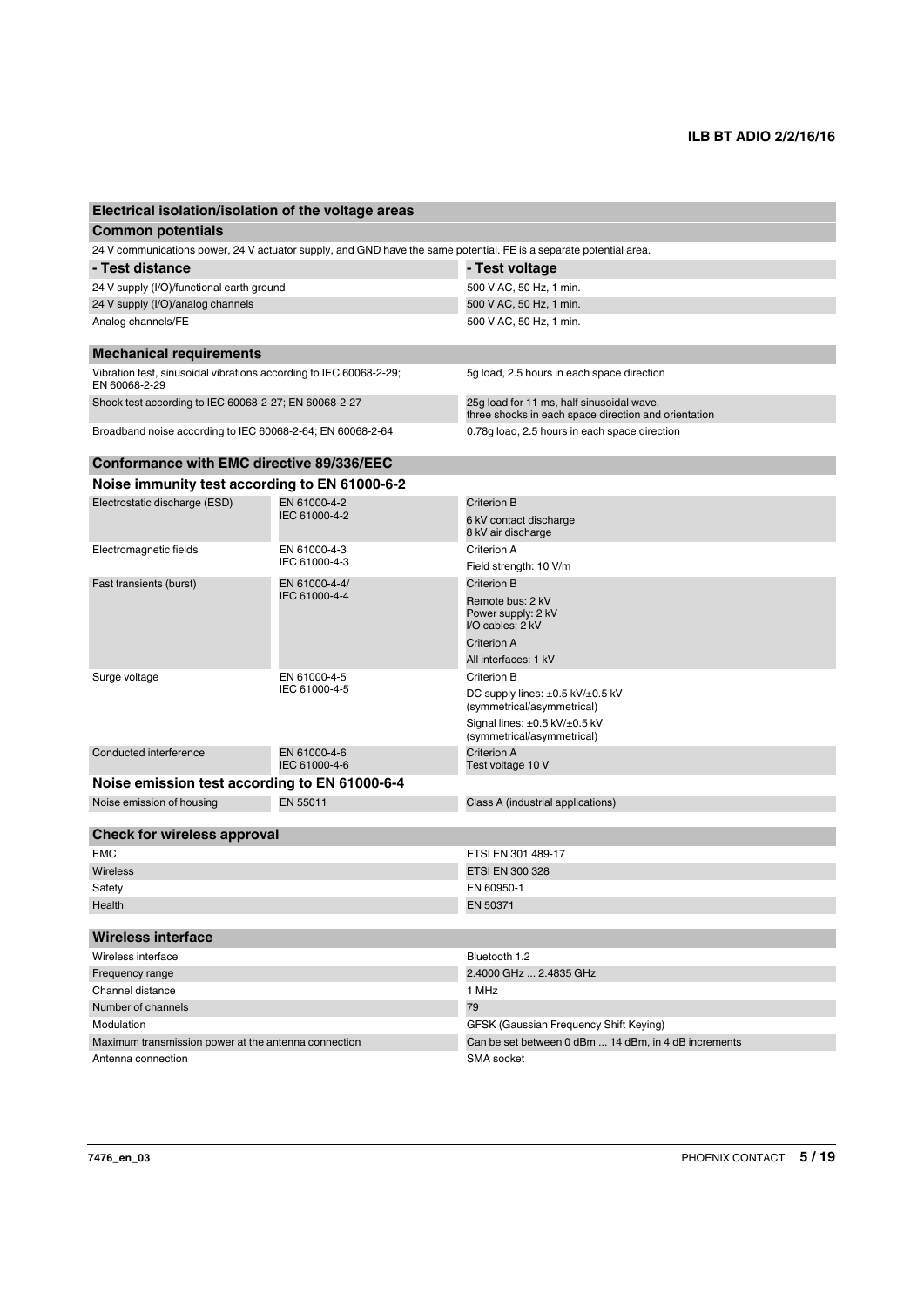| 24 V module supply                                        |                                                      |
|-----------------------------------------------------------|------------------------------------------------------|
| <b>Communications power</b>                               |                                                      |
| Nominal value                                             | 24 V DC                                              |
| Tolerance                                                 | -15%/+20% according to EN 61131-2                    |
| Ripple                                                    | $±5\%$ according to EN 61131-2                       |
| Permissible range                                         | 19.2 V  30.0 V                                       |
| Current consumption at $U_1$                              | 75 mA                                                |
| Protection against polarity reversal                      | Yes                                                  |
| Surge protection                                          | Yes                                                  |
| Connection                                                | Via power connector                                  |
| <b>Actuator supply</b>                                    |                                                      |
| Nominal value                                             | 24 V DC                                              |
| Tolerance                                                 | -15%/+20% according to EN 61131-2                    |
| Ripple                                                    | ±5% according to EN 61131-2                          |
| Permissible range                                         | 19.2 V  30.0 V                                       |
| Current consumption at $U_L$                              | ≤ $8A$                                               |
| Number of potential groups                                | $\overline{1}$                                       |
| Overload protection                                       | Yes                                                  |
| Protection against polarity reversal                      | <b>No</b>                                            |
| Connection                                                | Via power connector                                  |
|                                                           |                                                      |
| <b>Digital outputs</b>                                    |                                                      |
| Number                                                    | 16                                                   |
| Number of voltage groups                                  | $\mathbf{1}$                                         |
| Connection method for actuators                           | 1-wire technology                                    |
| Nominal output voltage U <sub>OUT</sub>                   | 24 V DC                                              |
| Differential voltage for I <sub>nom</sub>                 | $\leq 1$ V                                           |
| Nominal current I <sub>nom</sub> per channel              | 0.5A                                                 |
| <b>Total current</b>                                      | 8 A                                                  |
| Protection                                                | Short circuit; overload                              |
| Nominal load                                              |                                                      |
| Ohmic                                                     | 48 Ω/12 W                                            |
| Lamp                                                      | 12 W                                                 |
| Inductive                                                 | 12 VA (1.2 H, 50 $\Omega$ )                          |
| Switching frequency with nominal inductive load           | $0.5$ Hz (1.2 H, 50 $\Omega$ )                       |
| Overload response                                         | Auto restart                                         |
| Behavior in the event of inductive overload               | Output may be damaged                                |
| Reverse voltage protection against short pulses           | Yes                                                  |
| Resistance to permanently applied reverse voltages        | Yes, maximum permissible current 2 A                 |
| Response upon power down                                  | The output follows the supply voltage without delay. |
| Limitation of the voltage induced on circuit interruption | $-41V$                                               |
| Single maximum energy in freewheeling                     | 1 J, maximum                                         |
| Protective circuit type                                   | Integrated freewheeling circuit in the output chip   |
| Overcurrent shutdown                                      | At 0.7 A, minimum                                    |
| Maximum output current when switched off                  | $10 \mu A$                                           |
|                                                           |                                                      |



When not loaded, a voltage can be measured even at an output that is not set.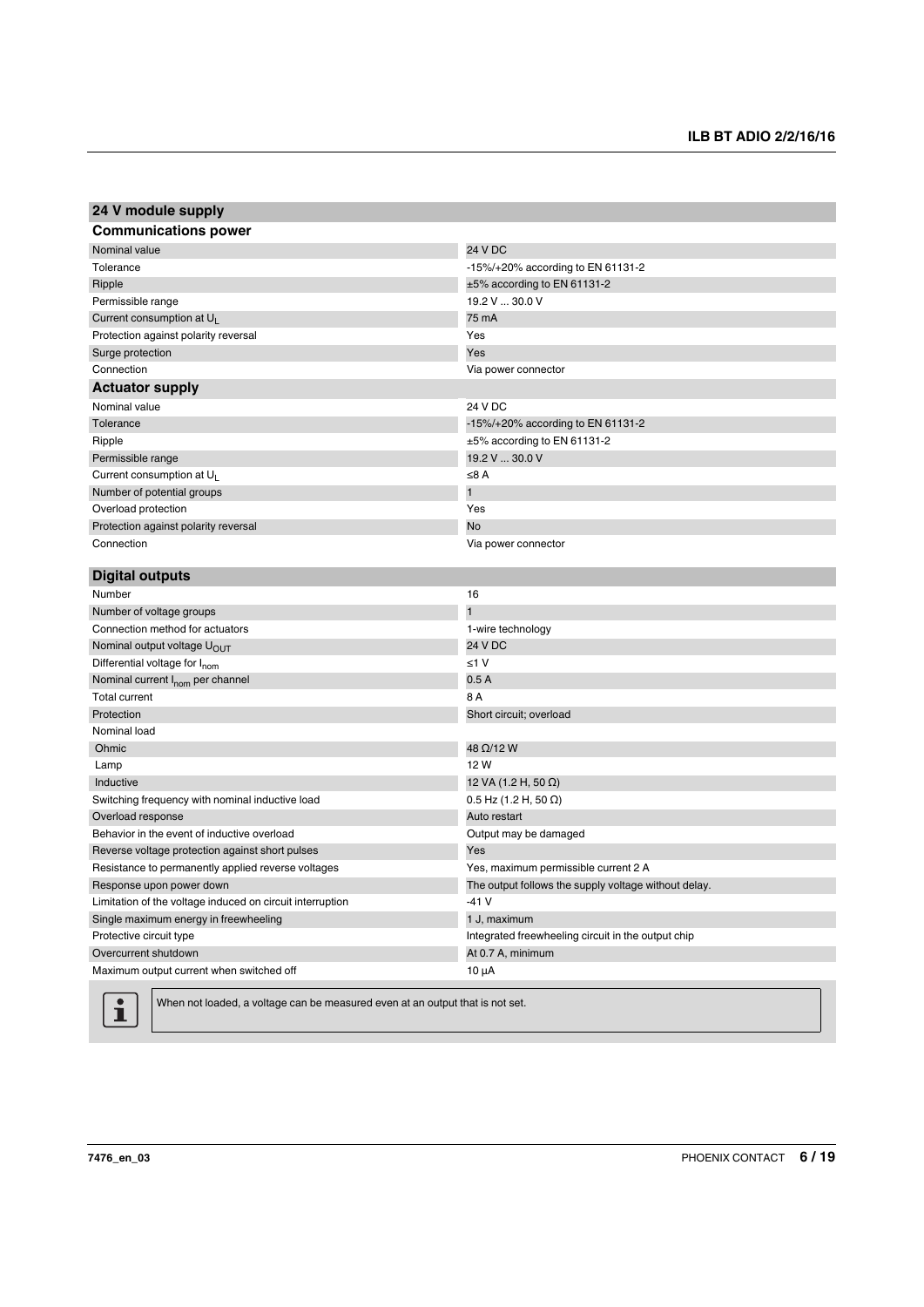| <b>Digital inputs</b>                    |                                                                              |
|------------------------------------------|------------------------------------------------------------------------------|
| Number                                   | 16                                                                           |
| Connection method for sensors            | 1-wire technology                                                            |
| Input design                             | According to EN 61131-2 Type 1                                               |
| Definition of the switching thresholds   |                                                                              |
| Maximum low-level voltage                | $U_{\text{I max}}$ < 5 V                                                     |
| Minimum high-level voltage               | $U_{Hmin}$ > 15 V                                                            |
| Common potentials                        | Ground                                                                       |
| Nominal input voltage U <sub>IN</sub>    | 24 V DC                                                                      |
| Permissible range                        | -30 V < U <sub>IN</sub> < +30 V DC                                           |
| Nominal input current at U <sub>IN</sub> | 3.6 mA per channel, typical                                                  |
| Current flow                             | Linear in the range $1 \text{ V} < U_{\text{IN}} < 30 \text{ V}$             |
| Delay time                               | ≤ $300 \mu s$                                                                |
| Permissible cable length to sensor       | 100 <sub>m</sub>                                                             |
| Use of AC sensors                        | AC sensors in the voltage range $< U_{\text{IN}}$ are limited in application |

#### **Typical power dissipation with 24 V supply voltage**

Formula for calculating the power dissipation of the electronics

$$
P_{\text{tot}} = 0.552 \text{ W} + \sum_{n=0}^{16} (0.065 \text{ W} + I_{\text{ln}}^2 \times 0.28 \ \Omega) + \sum_{m=0}^{16} 0.086 \text{ W} + \sum_{l=0}^{2} 0.372 \text{ W} + \sum_{k=0}^{2} 0.044 \text{ W}
$$

Where:

| $P_{TOT}$ | Total power dissipation in the module |
|-----------|---------------------------------------|
|           |                                       |

n Index of the number of set digital outputs  $(n = 0 ... 16)$ 

I<sub>LN</sub> Load current of output n

m Index of the number of set digital inputs  $(m = 0 ... 16)$ 

I Index of the number of analog outputs used  $(I = 0 ... 2)$ 

k Index of the number of analog inputs used  $(k = 0 ... 2)$ 

#### **Simultaneity, derating**



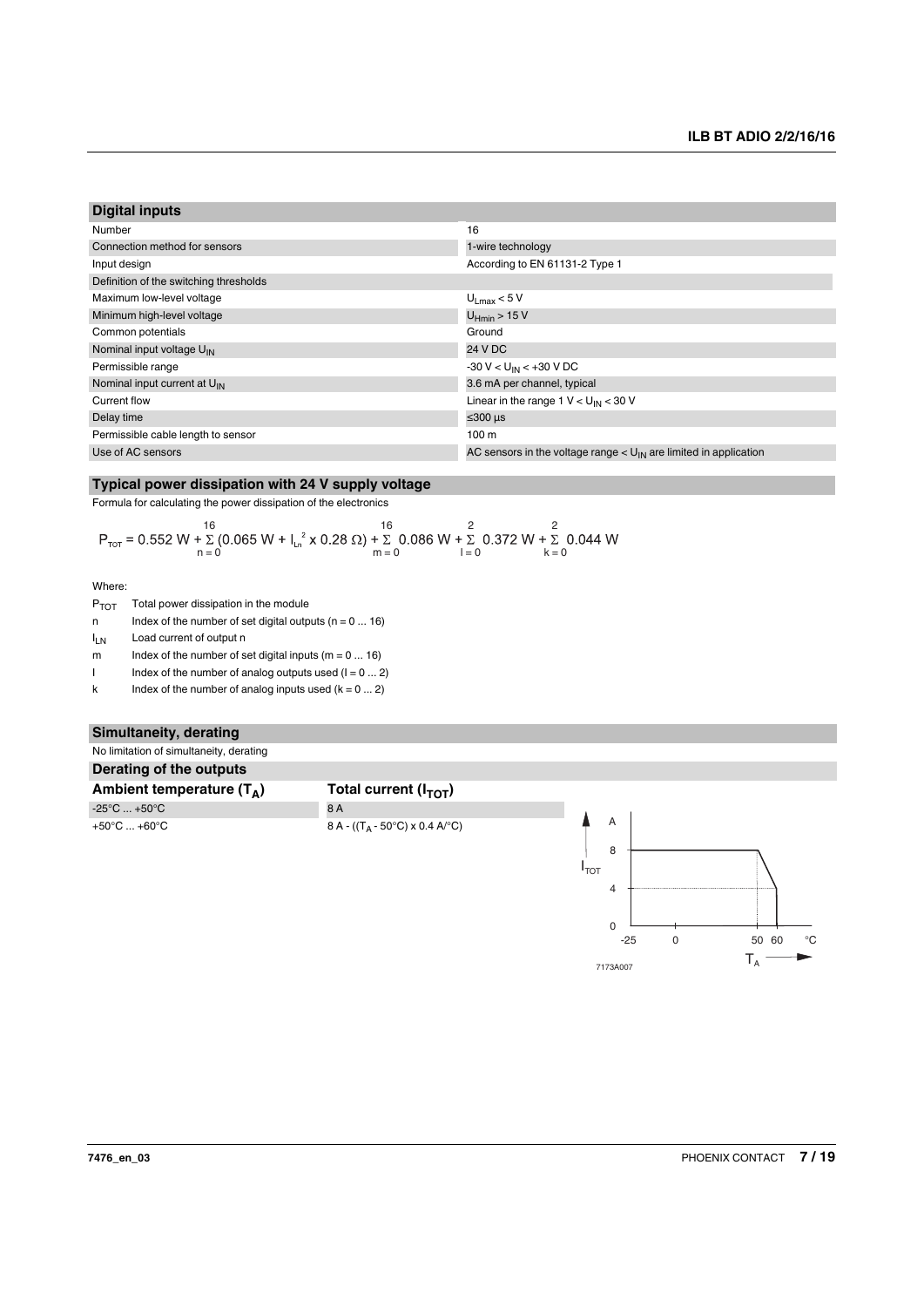| <b>Analog outputs</b> |                         |  |
|-----------------------|-------------------------|--|
| Number                | $\overline{2}$          |  |
| Signals/resolution    |                         |  |
| Voltage 0 V  10 V     | $2.44$ mV               |  |
| Current 0 mA  20 mA   | $4.88 \mu A$            |  |
| Output load           |                         |  |
| Voltage output        | 2 k $\Omega$ , minimum  |  |
| Current output        | $0 \Omega$ 500 $\Omega$ |  |

#### **Output value representation**

The output value is represented in bits 14 ... 0. An additional bit (bit 15) is available as a sign bit.

Output value representation

| <b>MSB</b> |              |  |  |  |                |   |   |   |   |   |   |        |  |  |
|------------|--------------|--|--|--|----------------|---|---|---|---|---|---|--------|--|--|
|            |              |  |  |  | $\overline{ }$ | 9 | 8 | ⇁ | 6 | 5 | C | $\sim$ |  |  |
|            | Analog value |  |  |  |                |   |   |   |   |   |   |        |  |  |
| 7476b006   |              |  |  |  |                |   |   |   |   |   |   |        |  |  |

#### **Significant output values**

Output range 0 mA ... 20 mA and 0 V ... 10 V

|             | Output data word   | 0 mA  20 mA     | 0V10V           |  |  |
|-------------|--------------------|-----------------|-----------------|--|--|
|             | (two's complement) | <b>l</b> Output | <b>U</b> Output |  |  |
| hex         | dec                | mA              |                 |  |  |
| $\leq$ FFFF | ≤32767             | $+21.6746$      | $+10.837$       |  |  |
| ≤7F00       | 32512              | $+21.6746$      | $+10.837$       |  |  |
| 7530        | 30000              | $+20.0$         | $+10.0$         |  |  |
| 0001        |                    | $+0.66667$ µA   | $+333.33 \mu V$ |  |  |
| 0000        |                    |                 |                 |  |  |

#### **Safety equipment**

Transient protection for voltage and current outputs

#### **Tolerance and temperature response of analog outputs**

The tolerance values refer to the measuring range final value.

| Tolerances at $T_A = +23^{\circ}C$ |                    |                    |                           |                    |
|------------------------------------|--------------------|--------------------|---------------------------|--------------------|
| <b>Measuring range</b>             | Absolute (typical) | Absolute (maximum) | <b>Relative (typical)</b> | Relative (maximum) |
| $0 V_{\dots} 10 V$                 | $±31$ mV           | $±93$ mV           | ±0.31%                    | ±0.93%             |
| 0 mA  20 mA                        | $±112 \mu A$       | ±194 uA            | ±0.56%                    | ±0.97%             |

#### Temperature and drift response  $(T_A = -25^{\circ}C ... +60^{\circ}C)$

Drift in reference to the measuring range final value

| <b>Measuring range</b> | <b>Typical</b> | <b>Maximum</b> |
|------------------------|----------------|----------------|
| 0V10V                  | 306 ppm/K      | 750 ppm/K      |
| $0$ mA $\dots$ 20 mA   | 306 ppm/K      | 740 ppm/K      |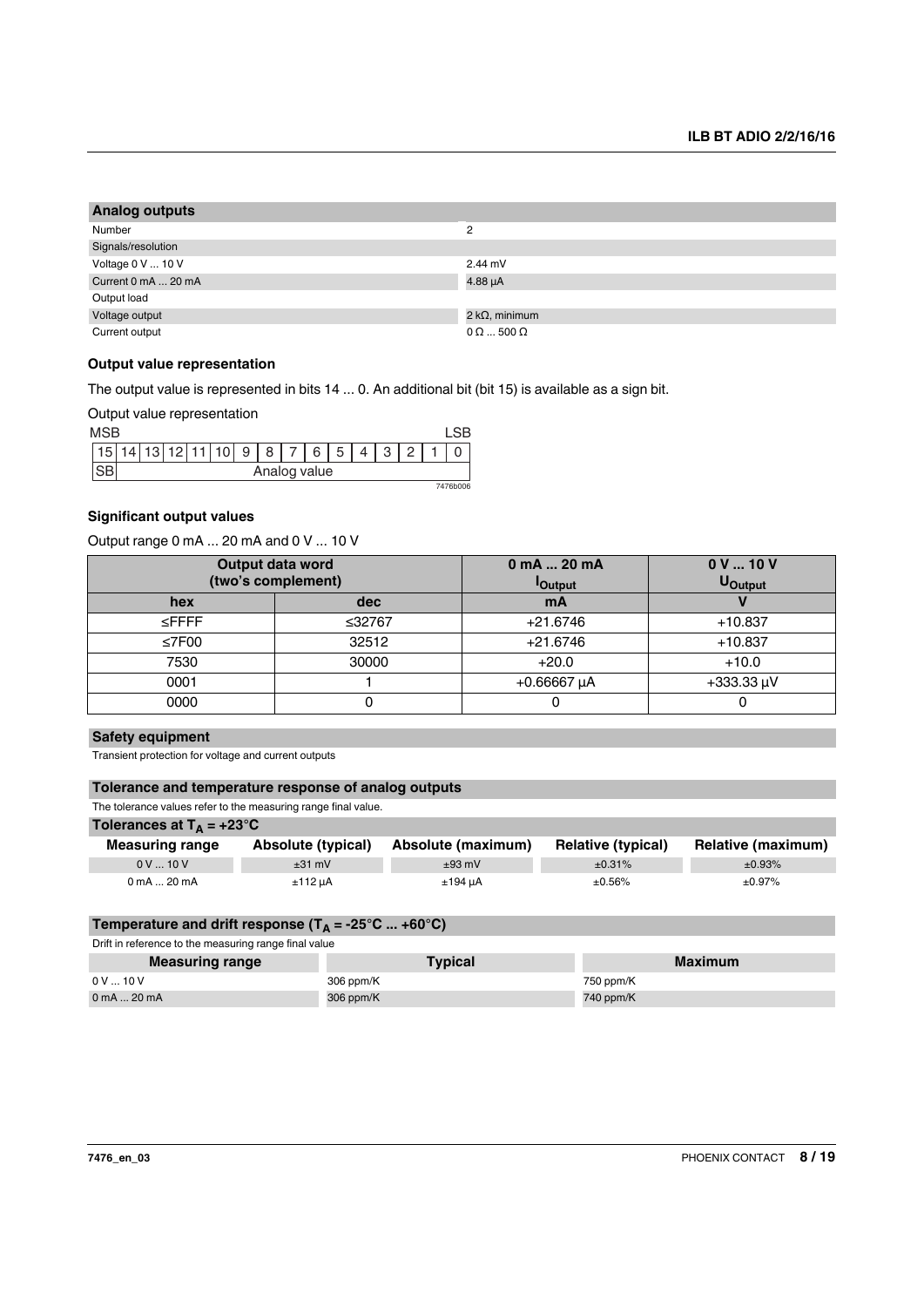| <b>Analog inputs</b>                                                                           |                    |                |                                                                                               |                           |              |                    |  |  |
|------------------------------------------------------------------------------------------------|--------------------|----------------|-----------------------------------------------------------------------------------------------|---------------------------|--------------|--------------------|--|--|
| Voltage inputs                                                                                 |                    |                |                                                                                               |                           |              |                    |  |  |
| Input resistance                                                                               |                    |                | $>150$ kΩ                                                                                     |                           |              |                    |  |  |
| Cut-off frequency (-3 dB) of the input filters                                                 |                    |                | 40 Hz                                                                                         |                           |              |                    |  |  |
| Maximum permissible voltage between analog voltage inputs and analog<br>reference potential    |                    |                | ±32V                                                                                          |                           |              |                    |  |  |
| Common mode rejection (CMR)                                                                    |                    |                | 103 dB                                                                                        |                           |              |                    |  |  |
| Permissible DC common mode voltage for CMR                                                     |                    |                | 40 V between voltage input and FE                                                             |                           |              |                    |  |  |
| <b>Current inputs</b>                                                                          |                    |                |                                                                                               |                           |              |                    |  |  |
| Input resistance                                                                               |                    |                | 110 $\Omega$ (shunt)                                                                          |                           |              |                    |  |  |
| Cut-off frequency (-3 dB) of the input filters                                                 |                    |                | 40 Hz                                                                                         |                           |              |                    |  |  |
| Maximum permissible voltage between analog current inputs and analog<br>reference potential    |                    |                | $\pm 32$ V (input current is limited internally)                                              |                           |              |                    |  |  |
| Common mode rejection (CMR)                                                                    |                    |                | 103 dB                                                                                        |                           |              |                    |  |  |
| Permissible DC common mode voltage for CMR                                                     |                    |                | 40 V between current input and FE                                                             |                           |              |                    |  |  |
| Maximum permissible current                                                                    |                    |                | Internally limited by protective circuit                                                      |                           |              |                    |  |  |
| <b>Safety equipment</b>                                                                        |                    |                |                                                                                               |                           |              |                    |  |  |
| Surge voltage                                                                                  |                    |                | Suppressor diodes in the analog inputs, current limitation via internal<br>protective circuit |                           |              |                    |  |  |
| Tolerance and temperature response of analog inputs                                            |                    |                |                                                                                               |                           |              |                    |  |  |
| The tolerance values refer to the measuring range final value.                                 |                    |                |                                                                                               |                           |              |                    |  |  |
| Tolerances at $T_A = +23^\circ C$                                                              |                    |                |                                                                                               |                           |              |                    |  |  |
| <b>Measuring range</b>                                                                         | Absolute (typical) |                | Absolute (maximum)                                                                            | <b>Relative (typical)</b> |              | Relative (maximum) |  |  |
| 0V10V                                                                                          | $±30$ mV           |                | $±74$ mV                                                                                      | ±0.30%                    |              | ±0.74%             |  |  |
| 0 mA  20 mA                                                                                    | $±80 \mu A$        |                | $±164 \mu A$                                                                                  | ±0.40%                    |              | ±0.82%             |  |  |
| Temperature and drift response ( $T_A = -25^{\circ}C  +60^{\circ}C$ )                          |                    |                |                                                                                               |                           |              |                    |  |  |
| Drift in reference to the measuring range final value                                          |                    |                |                                                                                               |                           |              |                    |  |  |
| <b>Measuring range</b>                                                                         |                    | <b>Typical</b> |                                                                                               |                           |              | Maximum            |  |  |
| 0V10V                                                                                          |                    | 40 ppm/K       |                                                                                               |                           |              | 170 ppm/K          |  |  |
| 0 mA  20 mA                                                                                    |                    | 40 ppm/K       |                                                                                               |                           |              | 175 ppm/K          |  |  |
|                                                                                                |                    |                |                                                                                               |                           |              |                    |  |  |
| Additional tolerances influenced by electromagnetic fields                                     |                    |                |                                                                                               |                           |              |                    |  |  |
| Type of electromagnetic interference                                                           |                    |                | Typical deviation of the measuring range final value<br>(voltage and current channels)        |                           |              |                    |  |  |
|                                                                                                |                    |                |                                                                                               |                           | Relative     |                    |  |  |
| Electromagnetic fields; field strength 10 V/m<br>according to EN 61000-4-3/IEC 61000-4-3       |                    |                |                                                                                               |                           | $<\pm 0.5\%$ |                    |  |  |
| Conducted interference, Class 3 (test voltage 10 V)<br>according to EN 61000-4-6/IEC 61000-4-6 |                    |                | $<\pm 0.5\%$                                                                                  |                           |              |                    |  |  |
| Fast transients (burst), 4 kV supply, 2 kV input<br>according to EN 61000-4-4/IEC 61000-4-4    |                    |                |                                                                                               |                           | $<\pm 0.5\%$ |                    |  |  |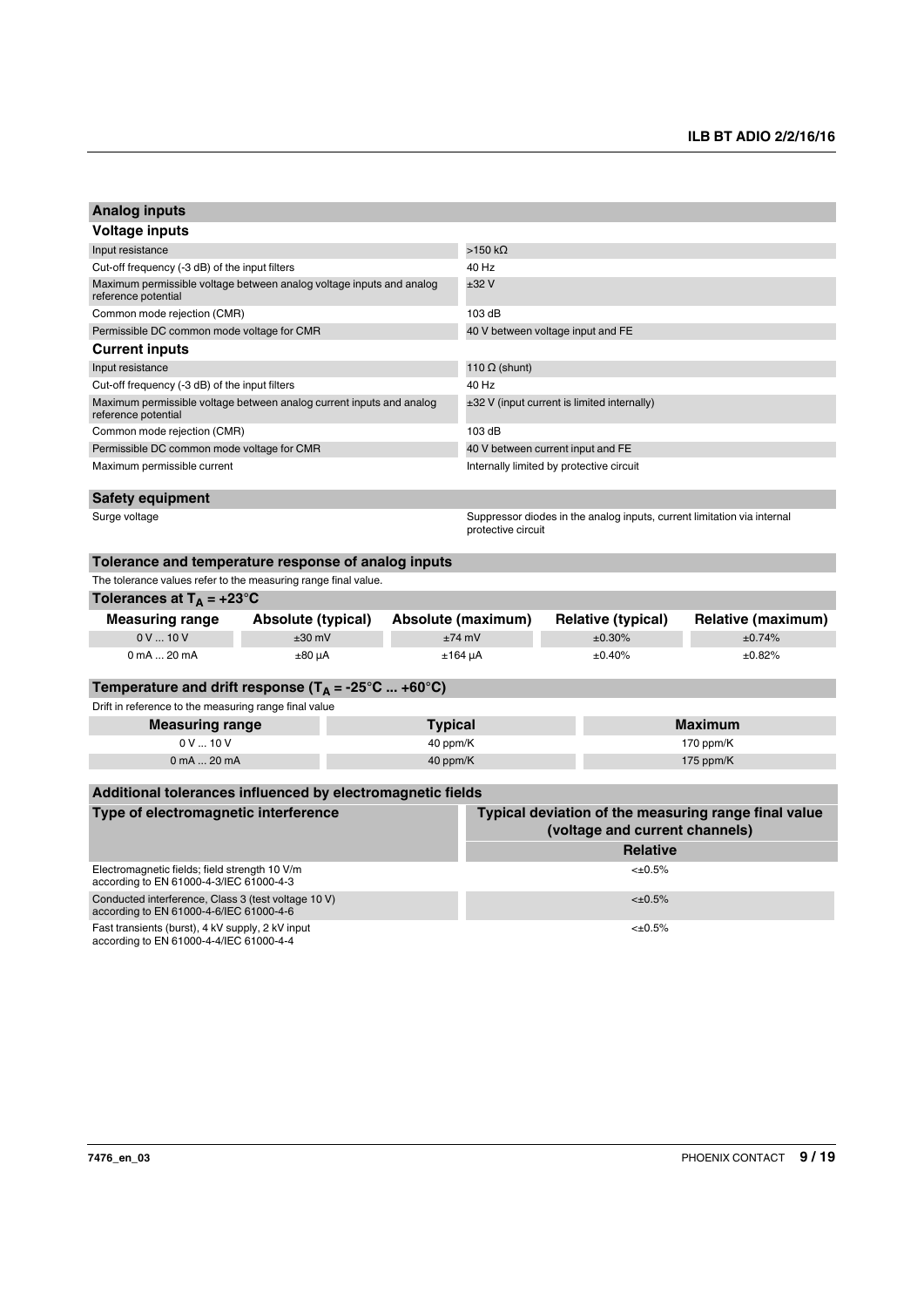### **Input value representation**

The input value is represented in bits 14 ... 0. An additional bit (bit 15) is available as a sign bit. This format supports extended diagnostics. Values >8000<sub>hex</sub> indicate an error.

Input value representation

| <b>MSB</b> |              |  |  |    |   |   |   |   |   |   |  |          |
|------------|--------------|--|--|----|---|---|---|---|---|---|--|----------|
|            |              |  |  | 10 | 9 | 8 | ⇁ | 6 | 5 | C |  |          |
|            | Analog value |  |  |    |   |   |   |   |   |   |  |          |
|            |              |  |  |    |   |   |   |   |   |   |  | 7476b006 |

#### **Significant measured values**

#### **Input range 0 mA ... 20 mA and 0 V ... 10 V**

|      | Input data word<br>(two's complement) | $0 \text{ mA}$ 20 mA<br><sup>I</sup> Input | 0V10V<br>U <sub>Input</sub> |  |  |
|------|---------------------------------------|--------------------------------------------|-----------------------------|--|--|
| hex  | dec                                   | mA                                         |                             |  |  |
| 8001 | Overrange                             | $>+21.6746$                                | $>+10.837$                  |  |  |
| 7F00 | 32512                                 | $+21.6746$                                 | $+10.837$                   |  |  |
| 7530 | 30000                                 | $+20.0$                                    | $+10.0$                     |  |  |
| 0001 |                                       | $+0.66667 \mu A$                           | $+333.33 \mu V$             |  |  |
| 0000 | U                                     |                                            |                             |  |  |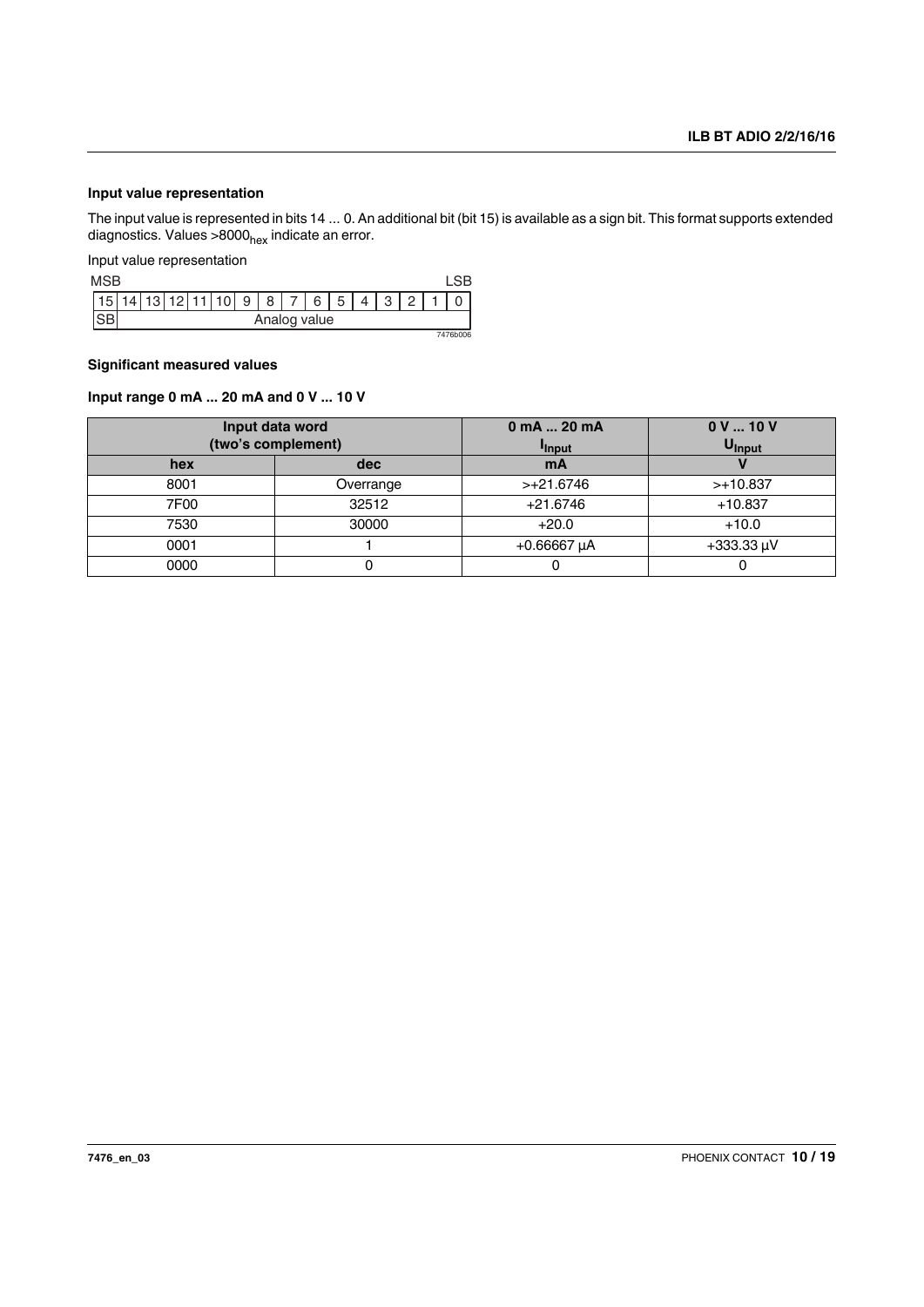### <span id="page-10-0"></span>**4 Usage notes**



### **WARNING:**

The use of products described in this data sheet is oriented exclusively to electrically skilled persons or persons instructed by them, who are familiar with applicable national standards and other regulations regarding electrical engineering and, in particular, the relevant safety concepts. Phoenix Contact accepts no liability for erroneous handling or damage to products from Phoenix Contact or third-party products resulting from disregard of information contained in this data sheet.



This device meets the basic requirements and additional corresponding specifications of directive 1999/5/EU.

This device complies with R&TTE device class 1, with the following restrictions on use according to ERC recommendation 70-03:

 $\mathbf i$ 

Norway The device must not be operated within 20 km of the Ny Ålesund town center.

Operation of the wireless system is only permitted if accessories available from Phoenix Contact are used. The use of any other components can lead to withdrawal of the operating license.

You can find the approved accessories for this wireless system listed with the product at [phoenixcontact.net/products](http://phoenixcontact.net/products).



This device contains:

FCC ID: PVH071902 IC: 5325A-0719X

This device complies with Part 15 of the FCC Rules. Operation is subject to the following two conditions: (1) this device may not cause harmful interference, and (2) this device must accept any interference received, including interference that may cause undesired operations.

### <span id="page-10-1"></span>**4.1 Transmission power**

Depending on the maximum possible transmission power, the operation of this device must be registered or approved in some countries. In addition, there may be a usage restriction on the transmission power for indoor and outdoor use.

The maximum permissible transmission power must be set (default upon delivery: 14 dBm) prior to starting up the device. The antenna gain of the antenna used should be taken into account. For the antenna provided (gain 0 dBi), the transmission power values printed on the device apply. The maximum transmission power is set using the DIP switches on the rear of the device.

To apply the transmission power setting, restart the device.



Figure 2 DIP switches for setting the transmission power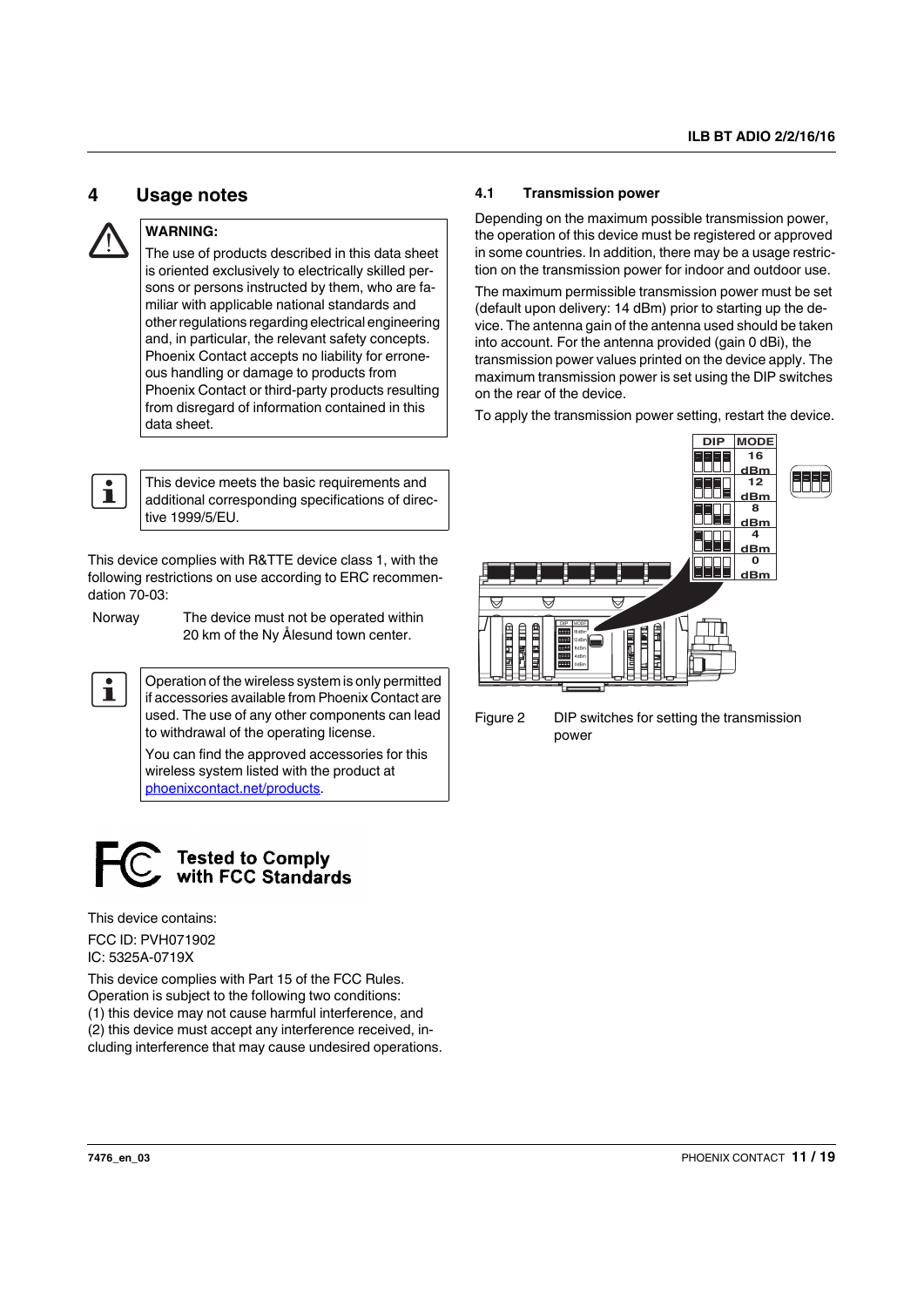## <span id="page-11-0"></span>**5 Local diagnostics and status indicators**



Figure 3 Diagnostics and status indicators of the module

| <b>Designation</b> | <b>LED color</b>     | <b>Meaning</b>                                                                                 |
|--------------------|----------------------|------------------------------------------------------------------------------------------------|
| <b>PWR</b>         |                      |                                                                                                |
| <b>UA</b>          | Green                | 24 V actuator supply                                                                           |
| <b>UL</b>          | Green                | 24 V communications power                                                                      |
| <b>OUT</b>         |                      |                                                                                                |
| Е                  | Red                  | Short circuit or overload at one of the outputs                                                |
| 116                | Yellow               | Output status indicators                                                                       |
| IN                 |                      |                                                                                                |
| 116                | Yellow               | Input status indicators                                                                        |
| <b>FS</b>          |                      |                                                                                                |
| <b>FS</b>          | Red                  | Failsafe, analog and digital outputs set to 0                                                  |
| <b>ID-PLUG</b>     |                      |                                                                                                |
| ID                 | Green/yellow/<br>red | ID plug status (normal operation)                                                              |
|                    | Green ON             | ID plug was read successfully                                                                  |
|                    | Yellow ON            | ID plug is being read                                                                          |
|                    | Red ON               | ID plug cannot be read                                                                         |
|                    | <b>OFF</b>           | ID plug not present                                                                            |
|                    | Green/yellow/<br>red | ID plug status (clear mode/Bluetooth network login)                                            |
|                    |                      | Please observe the information in the "Clearing and reprogramming func-<br>ı<br>tion" section. |
|                    |                      | Flashing green   Ready for Bluetooth network login                                             |
|                    | Yellow ON            | Ready to clear/program the ID plug                                                             |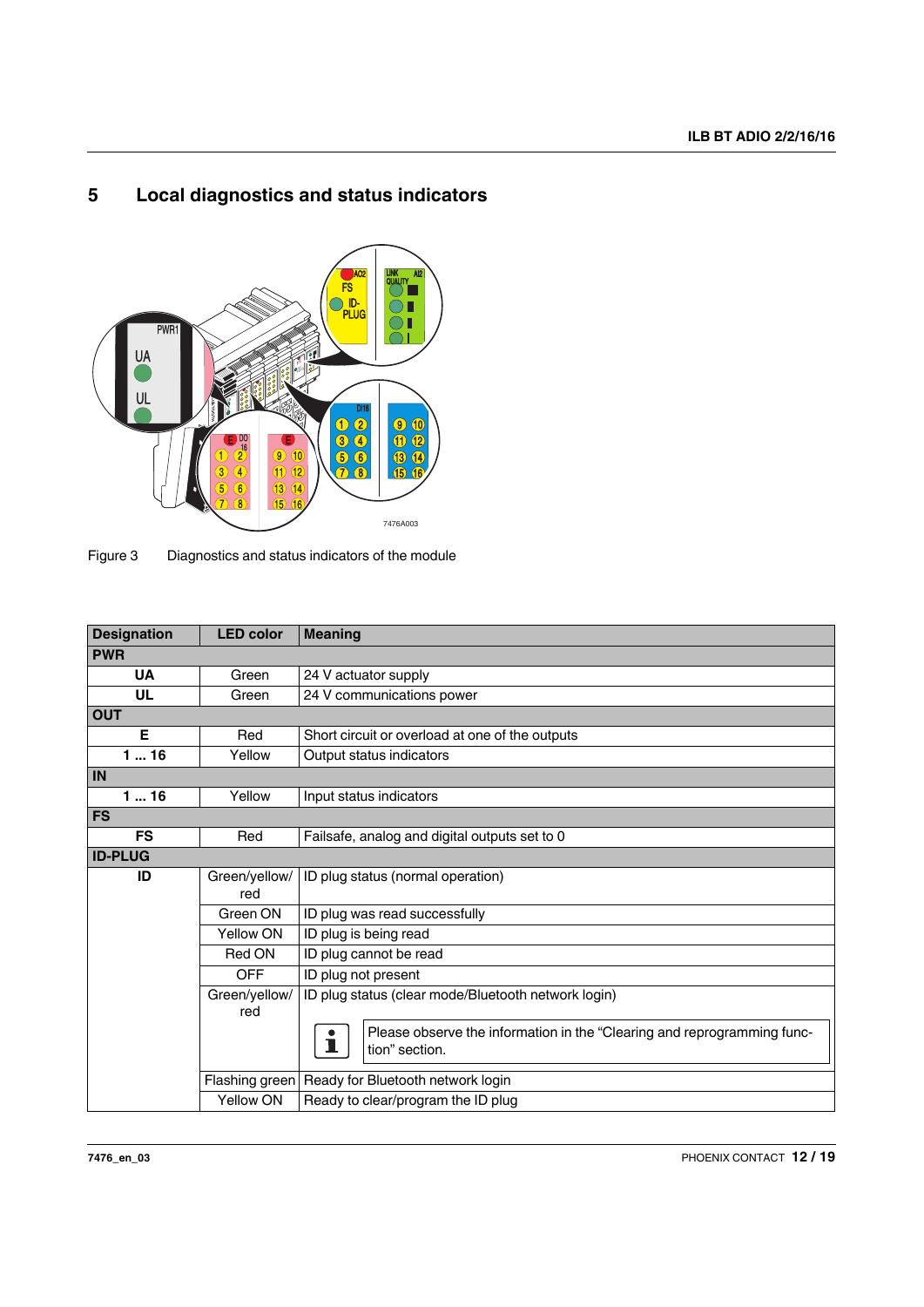| <b>Designation</b>  | <b>LED color</b> | Meaning                                                   |
|---------------------|------------------|-----------------------------------------------------------|
| <b>LINK QUALITY</b> |                  |                                                           |
| LQ                  |                  | Quality of the Bluetooth connection (bit error rate; BER) |
|                     |                  | 4 green LEDs   BER 0%  0.05%                              |
|                     |                  | 3 green LEDs   BER 0.05%  0.1%                            |
|                     |                  | 2 green LEDs   BER 0.1%  1.7%                             |
|                     | l green LED      | BER > 1.7%                                                |
|                     |                  | 4 LEDs OFF No Bluetooth connection established            |
|                     |                  |                                                           |

If the error LED (E) of a group of 16 outputs lights up (e.g., connector 2 and connector 3), this indicates that a short  $\mathbf{i}$ circuit or overload is present at one or more of the outputs in this group.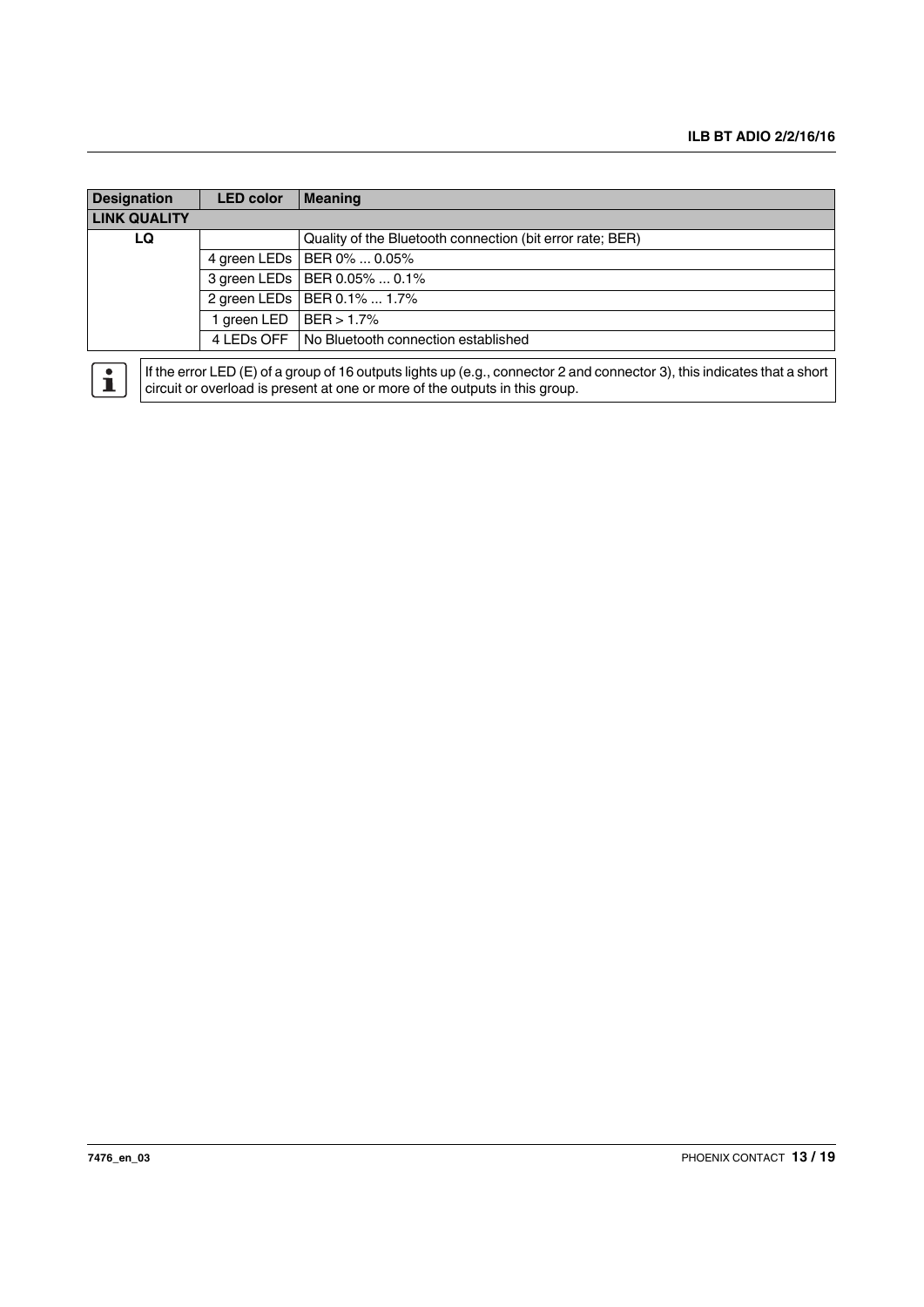## <span id="page-13-0"></span>**6 Connecting the supply, actuators, and sensors**



Figure 4 Terminal point assignment of the connectors

| <b>NOTE: Device damage</b>                                                                                                                                              |
|-------------------------------------------------------------------------------------------------------------------------------------------------------------------------|
| The terminal points for GND and $U_1$ can have a<br>total current of 8 A per terminal point. The maxi-<br>mum current carrying capacity of 8 A must not be<br>exceeded. |
|                                                                                                                                                                         |
| The feeding points have the same ground poten-<br>tial. All ground supplies on a module are electri-<br>cally connected with one another.                               |
| The communications power is also electrically                                                                                                                           |
| connected via all contacts. In this way, it can sup-                                                                                                                    |
| ply all potentials with just one supply without the                                                                                                                     |
| need for additional terminals, see "Connection<br>example for the supply" on page 16.                                                                                   |
|                                                                                                                                                                         |

**Terminal point assignment of the power connector**

| <b>Terminal point</b>    | <b>Assignment</b>               |  |  |  |  |  |
|--------------------------|---------------------------------|--|--|--|--|--|
| <b>Connector 1 (PWR)</b> |                                 |  |  |  |  |  |
| 1.1, 2.1                 | 24 V actuator supply $U_A$      |  |  |  |  |  |
| 1.2, 2.2                 | 24 V communications power $U_1$ |  |  |  |  |  |
| 1.3, 2.3                 | <b>GND</b>                      |  |  |  |  |  |
| 1.4, 2.4                 | FF.                             |  |  |  |  |  |

| <b>Connector 2 (OUT1)</b> |                |     | <b>Connector 3 (OUT2)</b> |     |                 | Connector 4 (IN1) |                 |     |      | <b>Connector 5 (IN2)</b> |    |     |      |     |     |
|---------------------------|----------------|-----|---------------------------|-----|-----------------|-------------------|-----------------|-----|------|--------------------------|----|-----|------|-----|-----|
| 1.1                       | O1             | 2.1 | O <sub>2</sub>            | 1.1 | O9              | 2.1               | O10             | 1.1 |      | 2.1                      | 12 | . . | - 19 | 2.1 | 110 |
| 1.2                       | O <sub>3</sub> | 2.2 | O4                        | 1.2 |                 | 2.2               | O <sub>12</sub> | 1.2 | - 13 | 2.2                      | 14 | 1.2 | 111  | 2.2 | 112 |
| 1.3                       | O <sub>5</sub> | 2.3 | O <sub>6</sub>            | 1.3 | O <sub>13</sub> | 2.3               | O <sub>14</sub> | 1.3 | 15   | 2.3                      | 16 | 1.3 | 113  | 2.3 | 14  |
| 1.4                       | <b>O7</b>      | 2.4 | O <sub>8</sub>            | 1.4 | 015             | 2.4               | O <sub>16</sub> | 1.4 | - 17 | 2.4                      | 18 | 1.4 | 115  | 2.4 | 116 |

**Terminal point assignment of the digital output and input connectors**

### **Terminal point assignment of the analog output connector**

|     | <b>Connector 6 (analog OUT)</b> |     |                                |  |  |  |  |  |  |  |  |  |
|-----|---------------------------------|-----|--------------------------------|--|--|--|--|--|--|--|--|--|
| 1.1 | +U1, voltage output, channel 1  | 2.1 | +U2, voltage output, channel 2 |  |  |  |  |  |  |  |  |  |
| 1.2 | +11, current output, channel 1  | 2.2 | +12, current output, channel 2 |  |  |  |  |  |  |  |  |  |
| 1.3 | AGND, analog ground             | 2.3 | AGND, analog ground            |  |  |  |  |  |  |  |  |  |
| 1.4 | Shield connection               | 2.4 | Shield connection              |  |  |  |  |  |  |  |  |  |

#### **Terminal point assignment of the analog input connector**

|       | <b>Connector 7 (analog IN)</b> |     |                                  |  |  |  |  |  |  |  |  |  |
|-------|--------------------------------|-----|----------------------------------|--|--|--|--|--|--|--|--|--|
| 1.1   | +U1, voltage input, channel 1  | 2.1 | $+U2$ , voltage input, channel 2 |  |  |  |  |  |  |  |  |  |
| 1.2   | +11, current input, channel 1  | 2.2 | $+12$ , current input, channel 2 |  |  |  |  |  |  |  |  |  |
| 1.3   | AGND, analog ground            | 2.3 | AGND, analog ground              |  |  |  |  |  |  |  |  |  |
| $1.4$ | I Shield connection            | 2.4 | Shield connection                |  |  |  |  |  |  |  |  |  |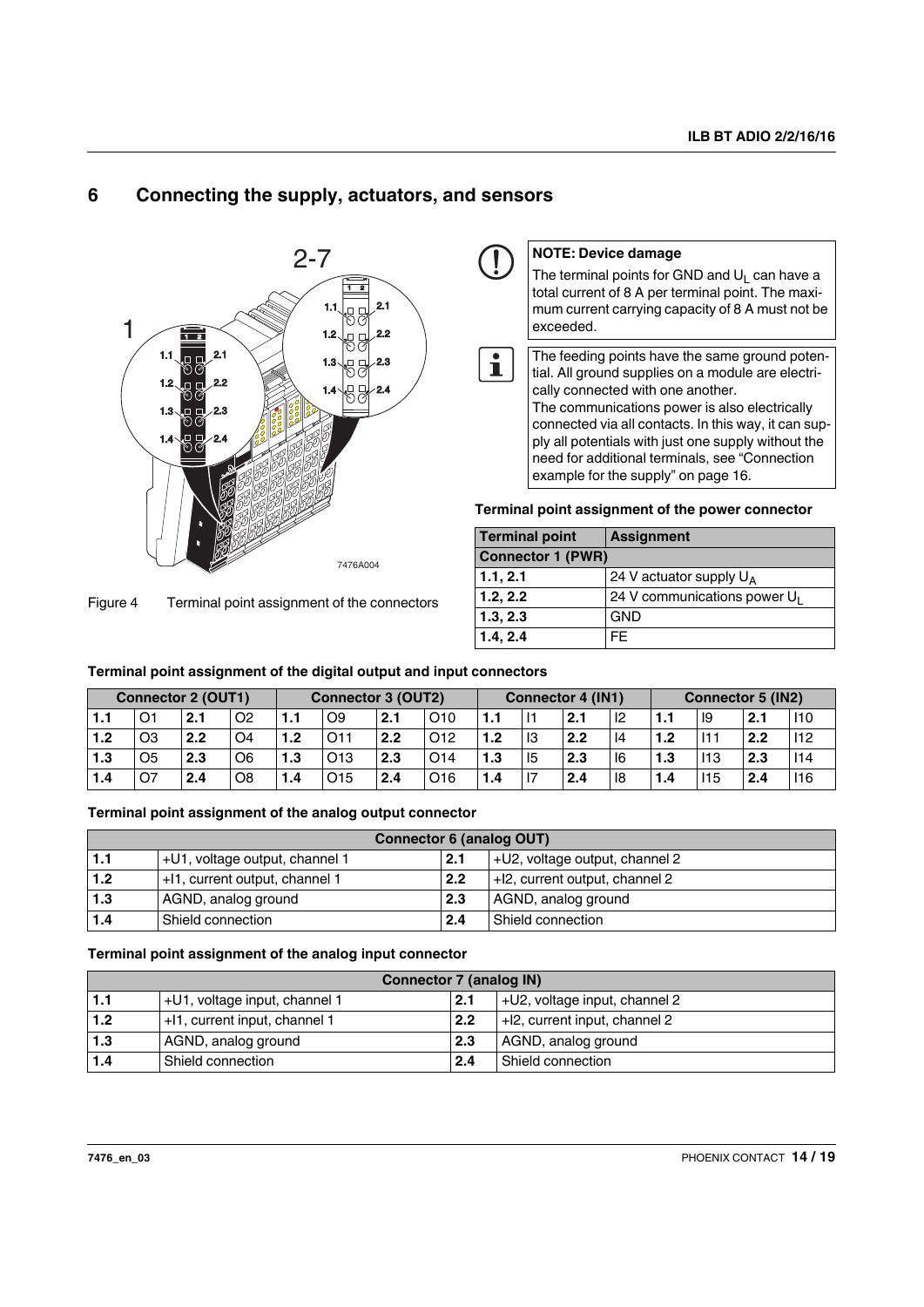

## <span id="page-14-0"></span>**7 Internal basic circuit diagram**

Figure 5 Internal wiring of the terminal points

### Key:



 $\overline{\triangleright}$ 

Power supply unit with electrical isolation **Optocoupler** Input filter

Output driver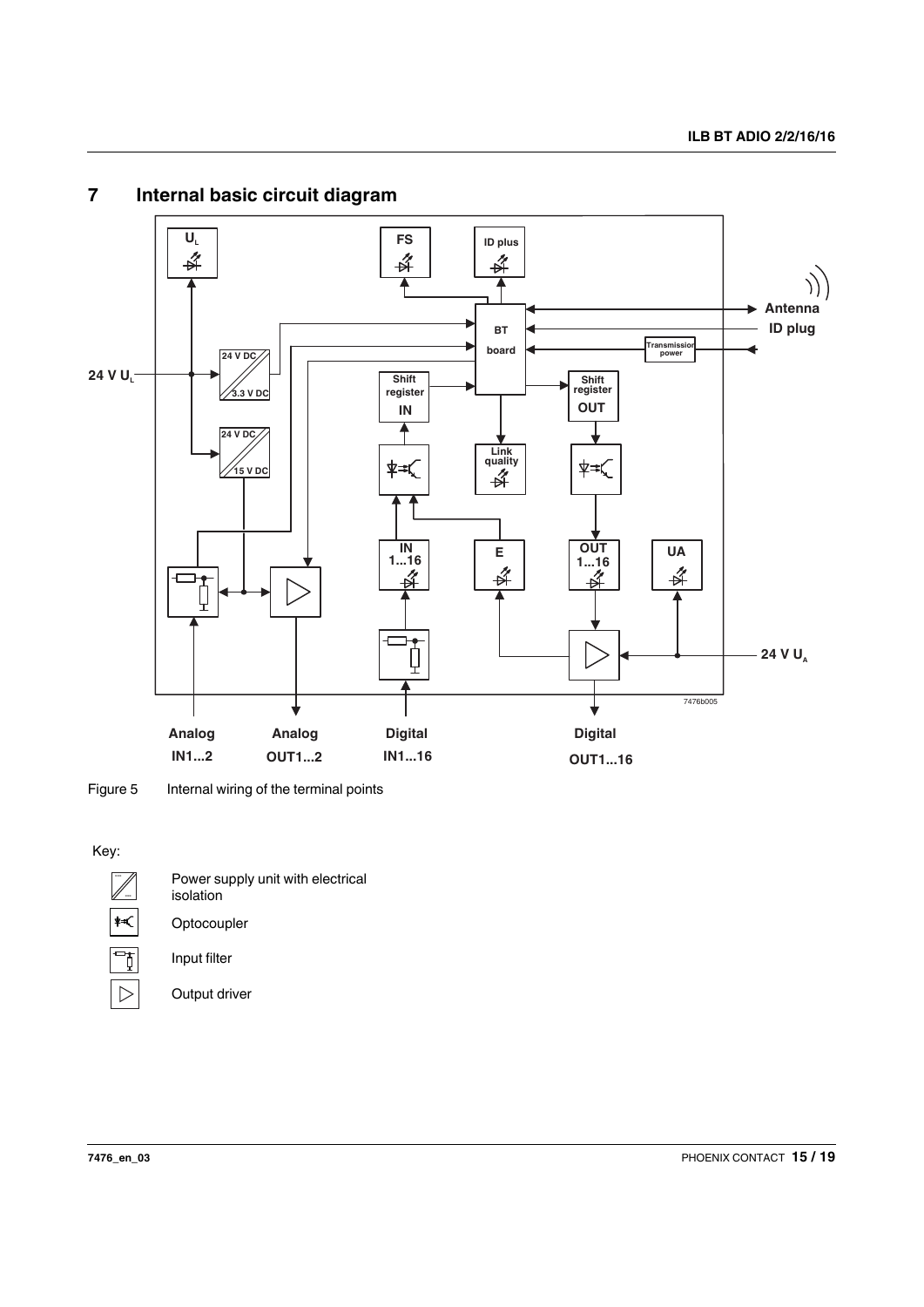## <span id="page-15-0"></span>**8 Connection example**

 $\overline{\mathbf{i}}$ 

The numbers above the module illustration identify the connector slots.



Figure 6 Connection example for the supply

Key:

- A: Actuator at the voltage output (channel 1) C: Active sensor with current output (channel 1)
- 
- 
- B: Actuator at the current output (channel 2) D: Active sensor with voltage output (channel 2)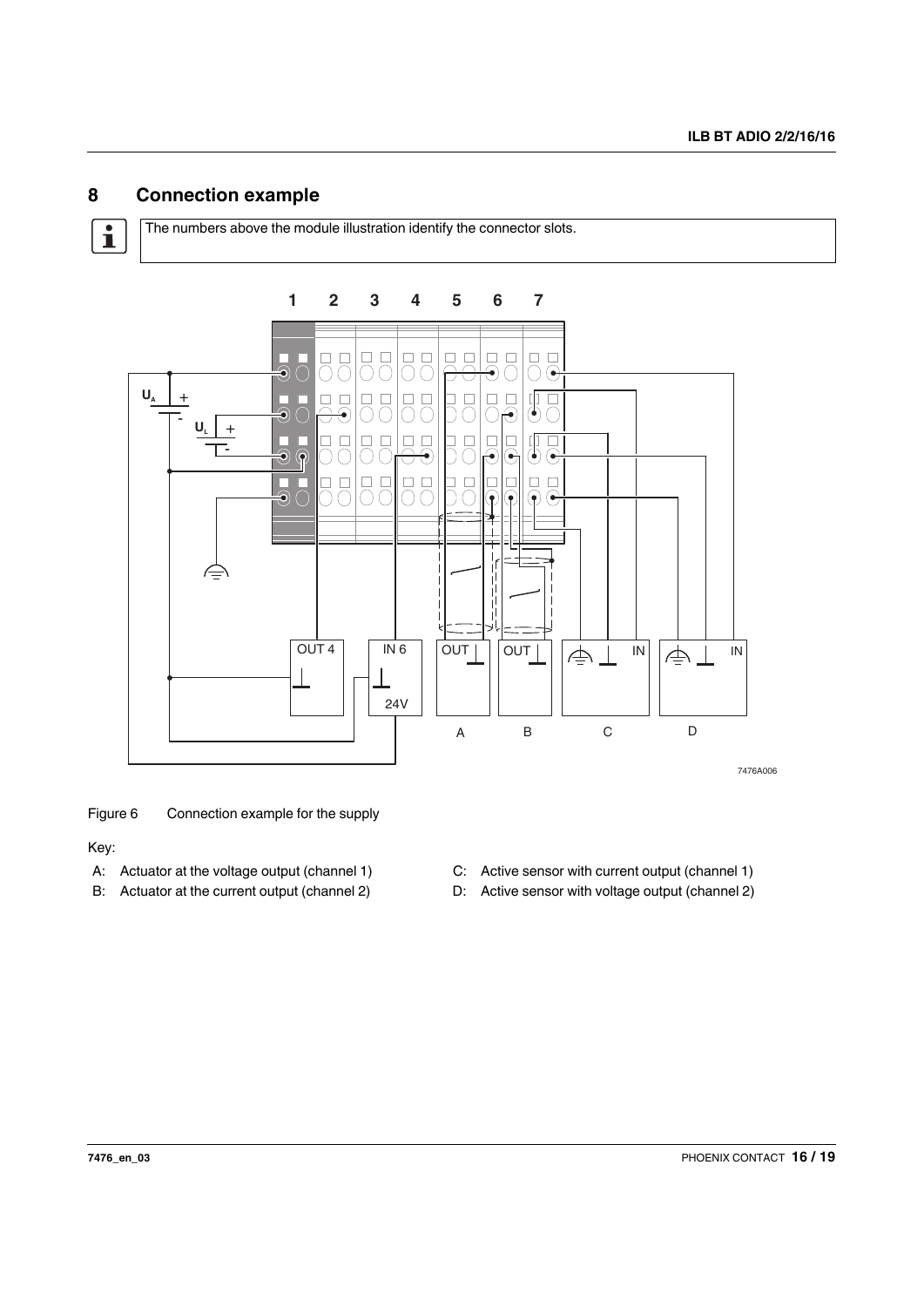### **9 Startup with the Fieldline base station (observe compatibility table)**

- The ID plug is programmed on the base station. Ť For additional information, refer to the data sheet for the FLM BT BS 3 base station. The base station requires version 01/1.20/1.10 or later (HW/FW/FW) for operation of the module.
- **•** Insert the programmed ID plug into the module before switching on the power supply.
- **•** Switch on the supply voltage. The connection data is then read from the ID plug.
- **•** The module connects automatically to the base station programmed on the ID plug.
- **•** Once the connection has been established (FS LED goes off), process data is exchanged cyclically between the base station and the module.

### <span id="page-16-0"></span>**10 Startup with the Factoryline base station**

- **•** Please observe the compatibility table.
- **•** Insert the enclosed ID plug into the I/O device before switching on the power supply.

 $\mathbf{i}$ 

Following connection establishment, the ID plug is programmed by the base station via the I/O device. For additional information, refer to the data sheet for the FL BT MOD IO AP.

**•** Switch on the supply voltage. The Bluetooth login is started. If the ID plug is already programmed, connection data is read from the ID plug.

### **11 Clearing and reprogramming function**

- **•** When replacing the Factoryline base station in the existing Bluetooth network, the ID plug needs to be reprogrammed for Bluetooth network login.
- **•** Remove the ID plug from the I/O device and switch on the power supply. The ID LED flashes yellow for around 10 seconds. Insert the ID plug during this time. The ID plug is cleared and reprogrammed. The ID LED flashes green to indicate successful programming. The I/O device is ready again for Bluetooth network login.
- $\mathbf{i}$

As a rule, if the ID plug is not inserted in the I/O device when the power supply is switched on, the clearing and reprogramming function will start briefly. If an ID plug is inserted during this time, it will be cleared and reprogrammed for Bluetooth network login mode. Any previous connection data will be lost.

## <span id="page-16-1"></span>**12 Compatibility table**

### **Fieldline Modular Bluetooth base station**

| <b>Base station</b>                   | I/O device                                | <b>Compatibility</b>                                         |
|---------------------------------------|-------------------------------------------|--------------------------------------------------------------|
| FLM BT BS3 M12<br>Version<br>HW/FW/FW | ILB BT ADIO 2-2-16-16<br>Version<br>HW/FW |                                                              |
| 00/1.10/1.10                          | 00/1.00                                   | No                                                           |
|                                       | 01/2.00                                   | No                                                           |
| 01/1.10/1.10                          | 00/1.00                                   | No                                                           |
|                                       | 01/2.00                                   | No                                                           |
| 01/1.20/1.10                          | 00/1.00                                   | Yes, with limited<br>I/O device functions<br>and diagnostics |
|                                       | 01/2.00                                   | No                                                           |
| 01/1.30/2.00                          | 00/1.00                                   | Yes                                                          |
|                                       | 01/2.00                                   | Yes                                                          |

### <span id="page-16-2"></span>**12.1 Factoryline Bluetooth base station**

| <b>Base station</b>                 | I/O device                                | <b>Compatibility</b> |
|-------------------------------------|-------------------------------------------|----------------------|
| FL BT MOD IO AP<br>Version<br>HW/FW | ILB BT ADIO 2-2-16-16<br>Version<br>HW/FW |                      |
| $1.0/1$ .xx                         | 00/1.00                                   | No                   |
|                                     | 01/2.00                                   | Yes                  |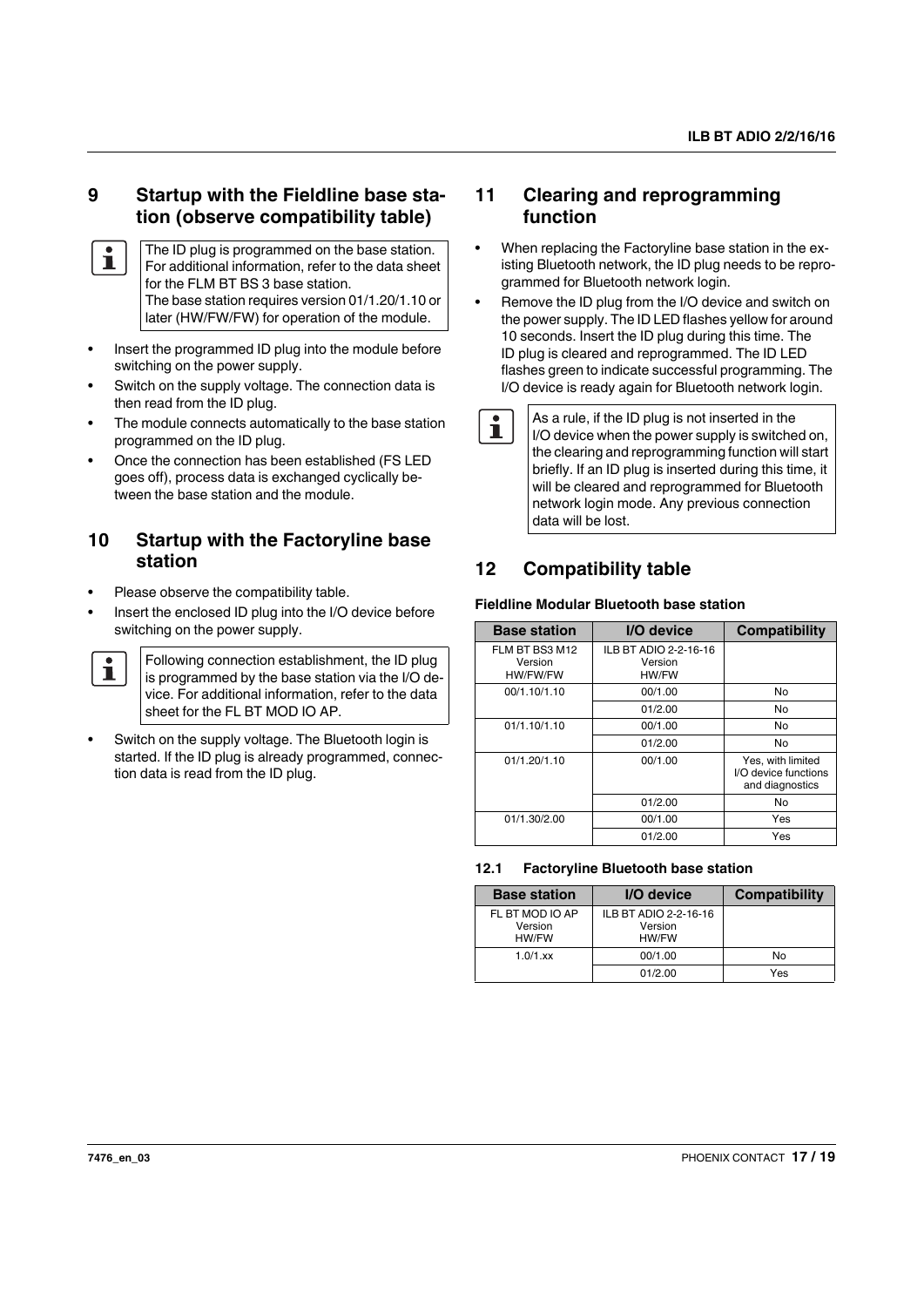## <span id="page-17-0"></span>**13 Process data**

The module process data is integrated into the process data of the base station.

### **Input process image**

|            |                                    | Word 2                                       |                                    |                                         |                                                                   |                                         |                                         |   |               |        |             |               |                  |                  |                        |   |
|------------|------------------------------------|----------------------------------------------|------------------------------------|-----------------------------------------|-------------------------------------------------------------------|-----------------------------------------|-----------------------------------------|---|---------------|--------|-------------|---------------|------------------|------------------|------------------------|---|
| <b>Bit</b> | 16                                 | 15                                           | 14                                 | 13                                      | 12                                                                |                                         | 10                                      |   | O             |        | $\sim$<br>6 | 5             |                  | 3                | r<br><u>.</u>          |   |
| Assignment | ဖ<br>$\overline{\phantom{0}}$<br>◡ | Ю<br>$\overline{\phantom{0}}$<br>_<br>-<br>U | ₹<br>$\overline{\phantom{0}}$<br>◡ | ო<br>$\overline{\phantom{0}}$<br>–<br>с | $\mathbf{\Omega}$<br>$\overline{\phantom{0}}$<br>–<br>–<br>╭<br>ັ | $\overline{\phantom{0}}$<br>-<br>-<br>∽ | 0<br>$\overline{\phantom{0}}$<br>_<br>U | တ | $\infty$<br>- | ∼<br>- | ဖ<br>–<br>◡ | LO<br>-<br>ل. | ₹<br>_<br>–<br>O | ო<br>-<br>–<br>C | $\mathbf{\Omega}$<br>- | ᅮ |

|            |    |                                                                                      |  |  |  |  |  | Word 3 |  |  |  |  |  |  |  |  |
|------------|----|--------------------------------------------------------------------------------------|--|--|--|--|--|--------|--|--|--|--|--|--|--|--|
| <b>Bit</b> | 16 | 15<br>10<br>10<br>$\overline{10}$<br>14<br>⌒<br>Δ<br>. .<br>IJ<br>╹<br>ັ<br>. .<br>- |  |  |  |  |  |        |  |  |  |  |  |  |  |  |
| Assignment |    | g channel<br>Analog<br>ັ                                                             |  |  |  |  |  |        |  |  |  |  |  |  |  |  |

|            |    |                                                                          |  |  |  |  |  | Word 4 |  |  |  |  |  |  |  |  |
|------------|----|--------------------------------------------------------------------------|--|--|--|--|--|--------|--|--|--|--|--|--|--|--|
| <b>Bit</b> | 16 | 15<br>14<br>10<br>$\overline{10}$<br>10<br>⌒<br>∽<br>ືບ<br>ັ<br>1 C<br>- |  |  |  |  |  |        |  |  |  |  |  |  |  |  |
| Assignment |    | channel 2<br>Analog<br>ັ                                                 |  |  |  |  |  |        |  |  |  |  |  |  |  |  |

### **Output process image**

|            |                               | Word 2                                       |                                         |                                    |                                                                   |                                                           |             |   |          |             |                  |              |                  |                  |                             |          |
|------------|-------------------------------|----------------------------------------------|-----------------------------------------|------------------------------------|-------------------------------------------------------------------|-----------------------------------------------------------|-------------|---|----------|-------------|------------------|--------------|------------------|------------------|-----------------------------|----------|
| <b>Bit</b> | 16                            | 15                                           | 14                                      | 13                                 | 12<br>. .                                                         |                                                           | ١O          |   | O        |             | $\sim$<br>6      | 5            |                  | 3                | r<br><u>.</u>               |          |
| Assignment | ဖ<br>$\overline{\phantom{0}}$ | Ю<br>$\overline{\phantom{0}}$<br>-<br>-<br>ب | 4<br>$\overline{\phantom{0}}$<br>⌒<br>◡ | ო<br>$\overline{\phantom{0}}$<br>С | $\mathbf{\Omega}$<br>$\overline{\phantom{0}}$<br>-<br>–<br>╭<br>ັ | $\overline{\phantom{0}}$<br>$\overline{\phantom{0}}$<br>- | 0<br>–<br>◡ | თ | $\infty$ | ∼<br>-<br>◡ | ဖ<br>_<br>-<br>◡ | LO<br>-<br>О | ෑ<br>_<br>-<br>с | ო<br>∽<br>–<br>C | $\mathbf{\Omega}$<br>─<br>⌒ | $\bar{}$ |

|            |    |                |    |                        |    |  |    | Word 3 |  |  |   |  |   |  |
|------------|----|----------------|----|------------------------|----|--|----|--------|--|--|---|--|---|--|
| <b>Bit</b> | 16 | 15             | 14 | $\overline{10}$<br>ن ا | 10 |  | 10 | Q      |  |  | u |  | - |  |
| Assignment |    | Analog channel |    |                        |    |  |    |        |  |  |   |  |   |  |

|                    |    |                                                                 |  |  |  |  |  | Word 4 |  |  |  |  |  |  |  |  |
|--------------------|----|-----------------------------------------------------------------|--|--|--|--|--|--------|--|--|--|--|--|--|--|--|
| <b>Bit</b>         | 16 | 15<br>12<br>10<br>13<br>14<br>$\sim$<br>∽<br>u<br>w<br>. .<br>۔ |  |  |  |  |  |        |  |  |  |  |  |  |  |  |
| Assignment<br>-- ອ |    | า channel 2<br>Analog<br>- 11                                   |  |  |  |  |  |        |  |  |  |  |  |  |  |  |

### <span id="page-17-1"></span>**14 Diagnostics**

### **Error table with status indicators**

| <b>Error type</b>                             | Diagnostic data   | <b>Status indicators</b>                   |
|-----------------------------------------------|-------------------|--------------------------------------------|
| Communications power $U_1$ too low            | None              | UL LED is OFF.                             |
| Sensor supply $U_A$ too low                   | None              | UA LED is OFF.                             |
| Short circuit/overload of a digital<br>output | I/O error message | E LED of the affected output group is red. |
| Wireless connection aborted                   | I/O error message | FS LED is ON.                              |